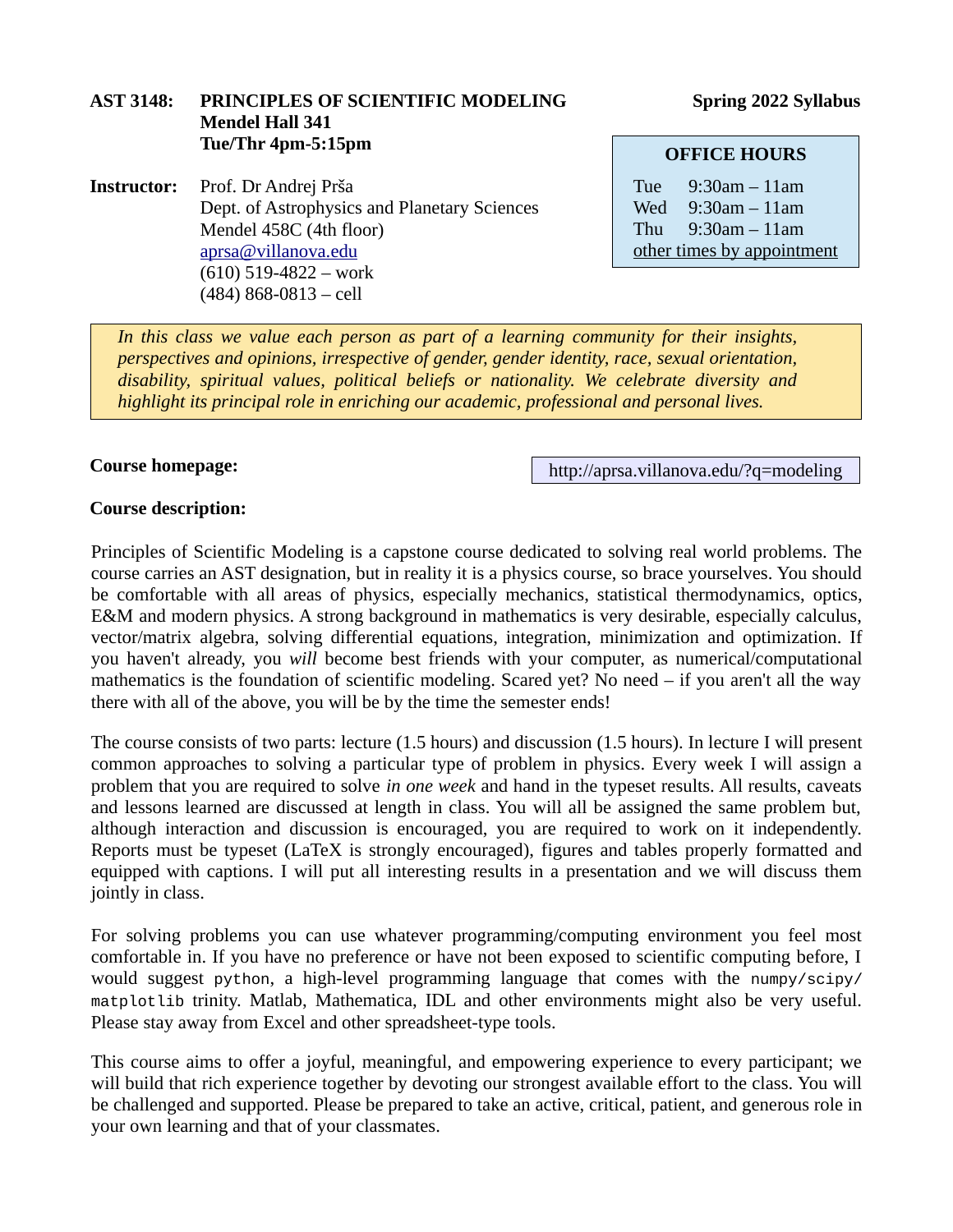# **Course objectives:**

Once you have successfully completed the Principles of Scientific Modeling, you will be able to:

- synthesize the physics/mathemathics background knowledge to describe a complex problem;
- solve such a complex problem by using analytical, numerical and approximate methods;
- write professional-grade reports and discuss your findings/results in-class among your peers;
- gain an extended knowledge and experience by solving a wide range of problems in physics;
- gain independence and authority in applying numerical methods to a broad range of problems.

## **Course material:**

- Numerical recipes, [http://numerical.recipes](http://numerical.recipes/)
- GNU Scientific Library Manual,<http://www.gnu.org/software/gsl/manual>
- Python scipy reference, <https://docs.scipy.org/doc>
- The Not So Short Introduction to LaTeX, <http://mirror.ctan.org/info/lshort/english/lshort.pdf>

## **Course work and grading:**

Good news first: there are no quizzes, tests, or the final. Principles of scientific modeling is a projectbased course. Your grade will reflect your effort and commitment to solving assigned problems and writing comprehensive, typeset reports. I strongly suggest that you use LaTeX, the de-facto standard for typesetting in natural sciences. You must submit your reports electronically, via email, in the pdf form. You should include all pertinent figures and tables, properly captioned and referenced in the text, as well as all used literature. You should *never* include any program listings; only discuss the results. If you want to discuss implementation details, make sure you avoid any technical details that would pertain to any given environment and provide only general comments on the method and/or intermediate results. **The reports must be in my mailbox by 9am on the due date.**

Every assignment is graded on a scale from 1 to 5 points. Minimal effort will earn you 2 points. 4 points constitute 100%. I will award full 5 points for exceptional work. If you are late submitting the report, you can only earn a single point, irrespective of the quality of the work. This is because you will have had ample opportunity to harvest your peers' ideas during discussion. Thus, **it is of utmost importance that you submit your reports on time**. If you are unable to submit your report because of an illness or any other justifiable circumstance, you must notify me *before* the submission deadline and I may extend the deadline for you or drop that problem from your grade-sheet. If you notify me of your absence *after* the fact, it will not be excused unless you were demonstrably unable to contact me.

| $0 - 56%$ | F  | 68-72% | C-   | 84-88%  | В     |
|-----------|----|--------|------|---------|-------|
| 56-60%    | D- | 72-76% |      | 88-92%  | $B+$  |
| 60-64%    | D  | 76-80% | $C+$ | 92-96%  | $A -$ |
| 64-68%    | D+ | 80-84% | В-   | 96-100% |       |

The grading will be done according to the following breakdown: